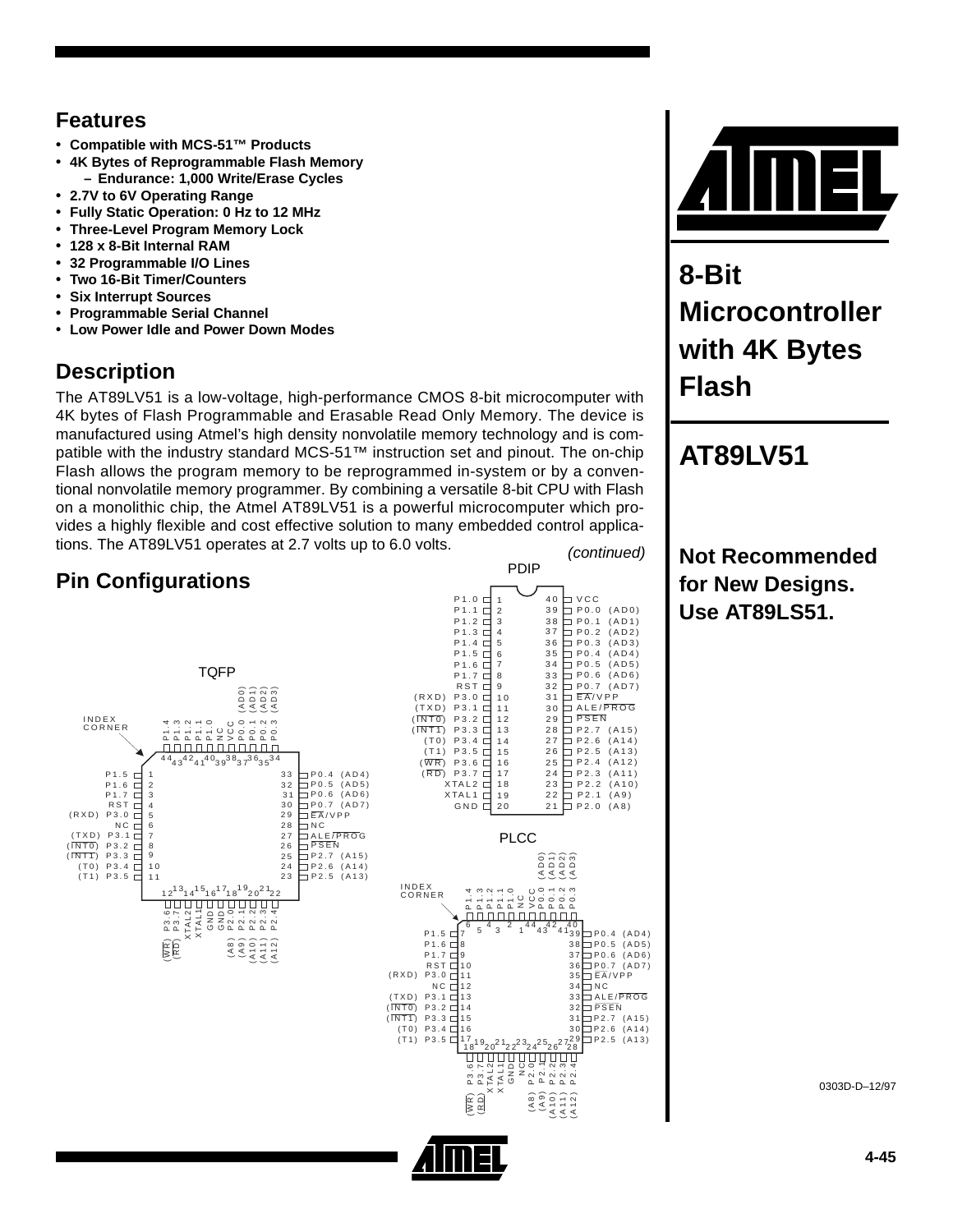

### **Block Diagram**

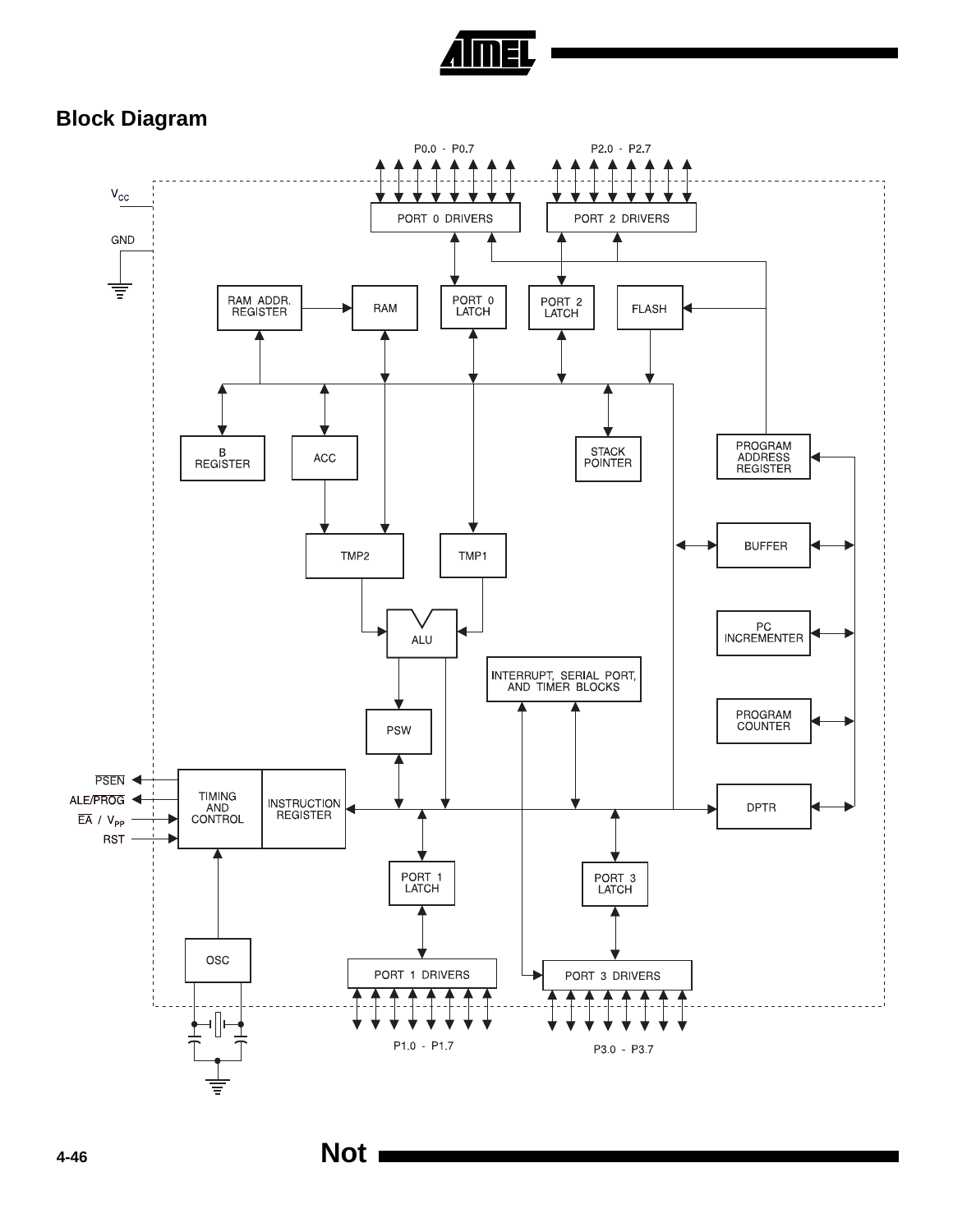

The AT89LV51 provides the following standard features: 4K bytes of Flash, 128 bytes of RAM, 32 I/O lines, two 16 bit timer/counters, a five vector two-level interrupt architecture, a full duplex serial port, on-chip oscillator and clock circuitry. In addition, the AT89LV51 is designed with static logic for operation down to zero frequency and supports two software selectable power saving modes. The Idle Mode stops the CPU while allowing the RAM, timer/counters, serial port and interrupt system to continue functioning. The Power Down Mode saves the RAM contents but freezes the oscillator disabling all other chip functions until the next hardware reset.

#### **Pin Description**

**V<sub>cc</sub>** 

Supply voltage.

**GND** Ground.

#### **Port 0**

Port 0 is an 8-bit open drain bidirectional I/O port. As an output port each pin can sink eight TTL inputs. When 1s are written to port 0 pins, the pins can be used as highimpedance inputs.

Port 0 may also be configured to be the multiplexed loworder address/data bus during accesses to external program and data memory. In this mode P0 has internal pullups.

Port 0 also receives the code bytes during Flash programming, and outputs the code bytes during program verification. External pullups are required during program verification.

#### **Port 1**

Port 1 is an 8-bit bidirectional I/O port with internal pullups. The Port 1 output buffers can sink/source four TTL inputs. When 1s are written to Port 1 pins they are pulled high by the internal pullups and can be used as inputs. As inputs, Port 1 pins that are externally being pulled low will source current  $(I<sub>H</sub>)$  because of the internal pullups.

Port 1 also receives the low-order address bytes during Flash programming and verification.

#### **Port 2**

Port 2 is an 8-bit bidirectional I/O port with internal pullups. The Port 2 output buffers can sink/source four TTL inputs. When 1s are written to Port 2 pins they are pulled high by the internal pullups and can be used as inputs. As inputs, Port 2 pins that are externally being pulled low will source current  $(I<sub>II</sub>)$  because of the internal pullups.

Port 2 emits the high-order address byte during fetches from external program memory and during accesses to external data memory that use 16-bit addresses (MOVX @ DPTR). In this application it uses strong internal pullups

when emitting 1s. During accesses to external data memory that use 8-bit addresses (MOVX @ RI), Port 2 emits the contents of the P2 Special Function Register.

Port 2 also receives the high-order address bits and some control signals during Flash programming and verification.

#### **Port 3**

Port 3 is an 8-bit bidirectional I/O port with internal pullups. The Port 3 output buffers can sink/source four TTL inputs. When 1s are written to Port 3 pins they are pulled high by the internal pullups and can be used as inputs. As inputs, Port 3 pins that are externally being pulled low will source current  $(I<sub>II</sub>)$  because of the pullups.

Port 3 also serves the functions of various special features of the AT89LV51 as listed below:

| Port Pin         | <b>Alternate Functions</b>             |
|------------------|----------------------------------------|
| P <sub>3.0</sub> | RXD (serial input port)                |
| P <sub>3.1</sub> | TXD (serial output port)               |
| P3.2             | INTO (external interrupt 0)            |
| P3.3             | INT1 (external interrupt 1)            |
| P <sub>3.4</sub> | T0 (timer 0 external input)            |
| P <sub>3.5</sub> | T1 (timer 1 external input)            |
| P <sub>3.6</sub> | WR (external data memory write strobe) |
| P3.7             | RD (external data memory read strobe)  |

Port 3 also receives some control signals for Flash programming and verification.

#### **RST**

Reset input. A high on this pin for two machine cycles while the oscillator is running resets the device.

#### **ALE/PROG**

Address Latch Enable output pulse for latching the low byte of the address during accesses to external memory. This pin is also the program pulse input (PROG) during Flash programming.

In normal operation ALE is emitted at a constant rate of 1/6 the oscillator frequency, and may be used for external timing or clocking purposes. Note, however, that one ALE pulse is skipped during each access to external Data Memory.

#### **PSEN**

Program Store Enable is the read strobe to external program memory.

When the AT89LV51 is executing code from external program memory, PSEN is activated twice each machine cycle, except that two PSEN activations are skipped during each access to external data memory.

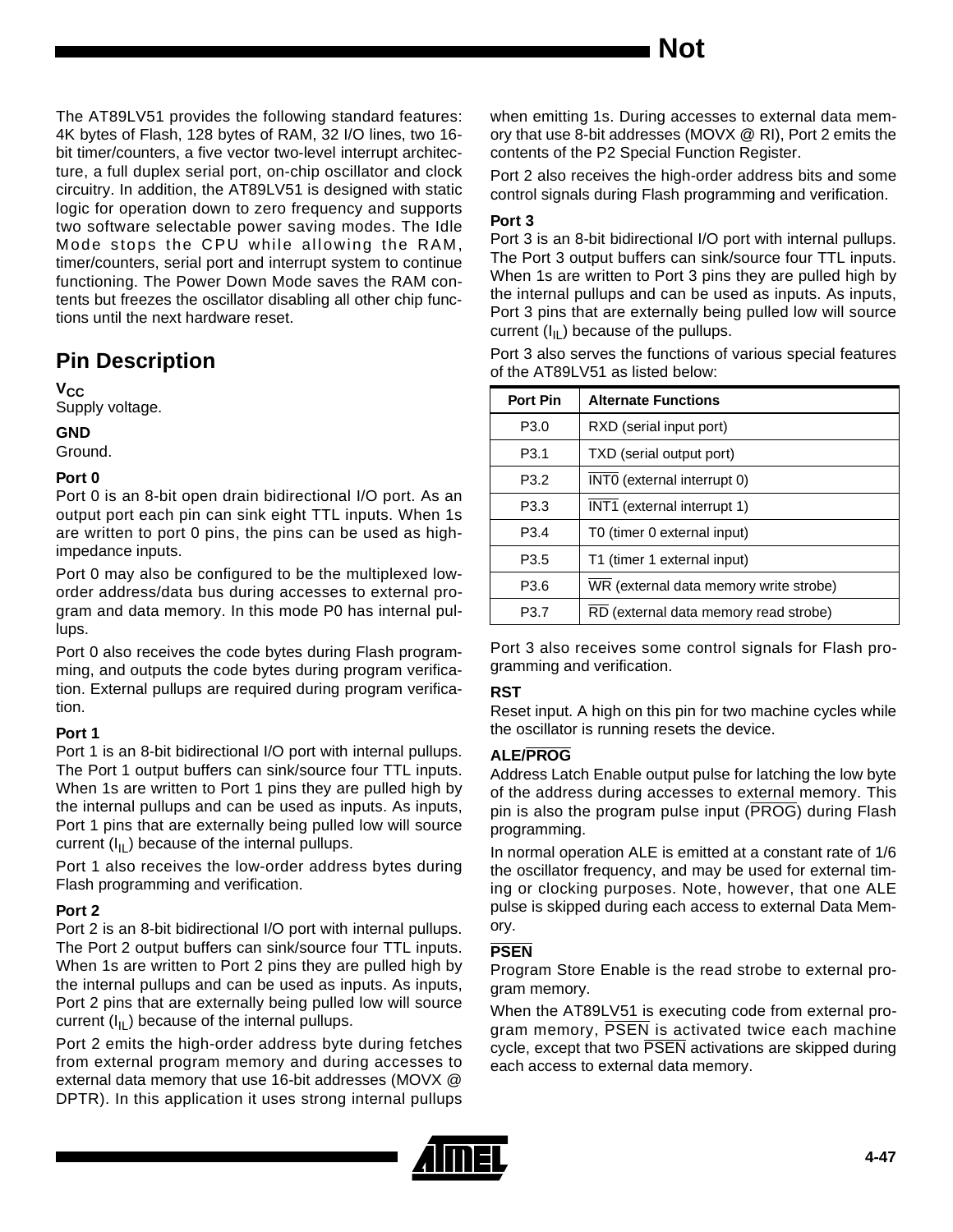

#### EA/V<sub>PP</sub>

External Access Enable.  $\overline{EA}$  must be strapped to GND in order to enable the device to fetch code from external program memory locations starting at 0000H up to FFFFH. Note, however, that if lock bit 1 is programmed, EA will be internally latched on reset.

 $\overline{EA}$  should be strapped to  $V_{CC}$  for internal program executions.

This pin also receives the 12-volt programming enable voltage ( $V_{PP}$ ) during Flash programming, when 12-volt programming is selected.

#### **XTAL1**

Input to the inverting oscillator amplifier and input to the internal clock operating circuit.

#### **XTAL2**

Output from the inverting oscillator amplifier.

#### **Table 1.** AT89LV51 SFR Map and Reset Values

#### **Special Function Registers**

A map of the on-chip memory area called the Special Function Register (SFR) space is shown in Table 1.

Note that not all of the addresses are occupied, and unoccupied addresses may not be implemented on the chip. Read accesses to these addresses will in general return random data, and write accesses will have an indeterminate effect.

User software should not write 1s to these unlisted locations, since they may be used in future products to invoke new features. In that case, the reset or inactive values of the new bits will always be 0.

#### **Timer 0 and 1**

Timer 0 and Timer 1 in the AT89LV51 operate the same way as Timer 0 and Timer 1 in the AT89C51.

| 0F8H |                                |                         |                             |                             |                             |                             |                         | 0FFH |
|------|--------------------------------|-------------------------|-----------------------------|-----------------------------|-----------------------------|-----------------------------|-------------------------|------|
| 0F0H | $\, {\bf B}$<br>00000000       |                         |                             |                             |                             |                             |                         | 0F7H |
| 0E8H |                                |                         |                             |                             |                             |                             |                         | 0EFH |
| 0E0H | ACC<br>00000000                |                         |                             |                             |                             |                             |                         | 0E7H |
| 0D8H |                                |                         |                             |                             |                             |                             |                         | 0DFH |
| 0D0H | <b>PSW</b><br>00000000         |                         |                             |                             |                             |                             |                         | 0D7H |
| 0C8H | T <sub>2</sub> CON<br>00000000 | T2MOD<br>XXXXXX00       | RCAP2L<br>00000000          | RCAP2H<br>00000000          | TL <sub>2</sub><br>00000000 | TH <sub>2</sub><br>00000000 |                         | 0CFH |
| 0C0H |                                |                         |                             |                             |                             |                             |                         | 0C7H |
| 0B8H | IP<br>XX000000                 |                         |                             |                             |                             |                             |                         | 0BFH |
| 0B0H | P <sub>3</sub><br>11111111     |                         |                             |                             |                             |                             |                         | 0B7H |
| 0A8H | IE.<br>0X000000                |                         |                             |                             |                             |                             |                         | 0AFH |
| 0A0H | P <sub>2</sub><br>11111111     |                         |                             |                             |                             |                             |                         | 0A7H |
| 98H  | <b>SCON</b><br>00000000        | <b>SBUF</b><br>XXXXXXX  |                             |                             |                             |                             |                         | 9FH  |
| 90H  | P <sub>1</sub><br>11111111     |                         |                             |                             |                             |                             |                         | 97H  |
| 88H  | <b>TCON</b><br>00000000        | <b>TMOD</b><br>00000000 | TL <sub>0</sub><br>00000000 | TL <sub>1</sub><br>00000000 | TH <sub>0</sub><br>00000000 | TH <sub>1</sub><br>00000000 |                         | 8FH  |
| 80H  | P <sub>0</sub><br>11111111     | <b>SP</b><br>00000111   | <b>DPL</b><br>00000000      | <b>DPH</b><br>00000000      |                             |                             | <b>PCON</b><br>0XXX0000 | 87H  |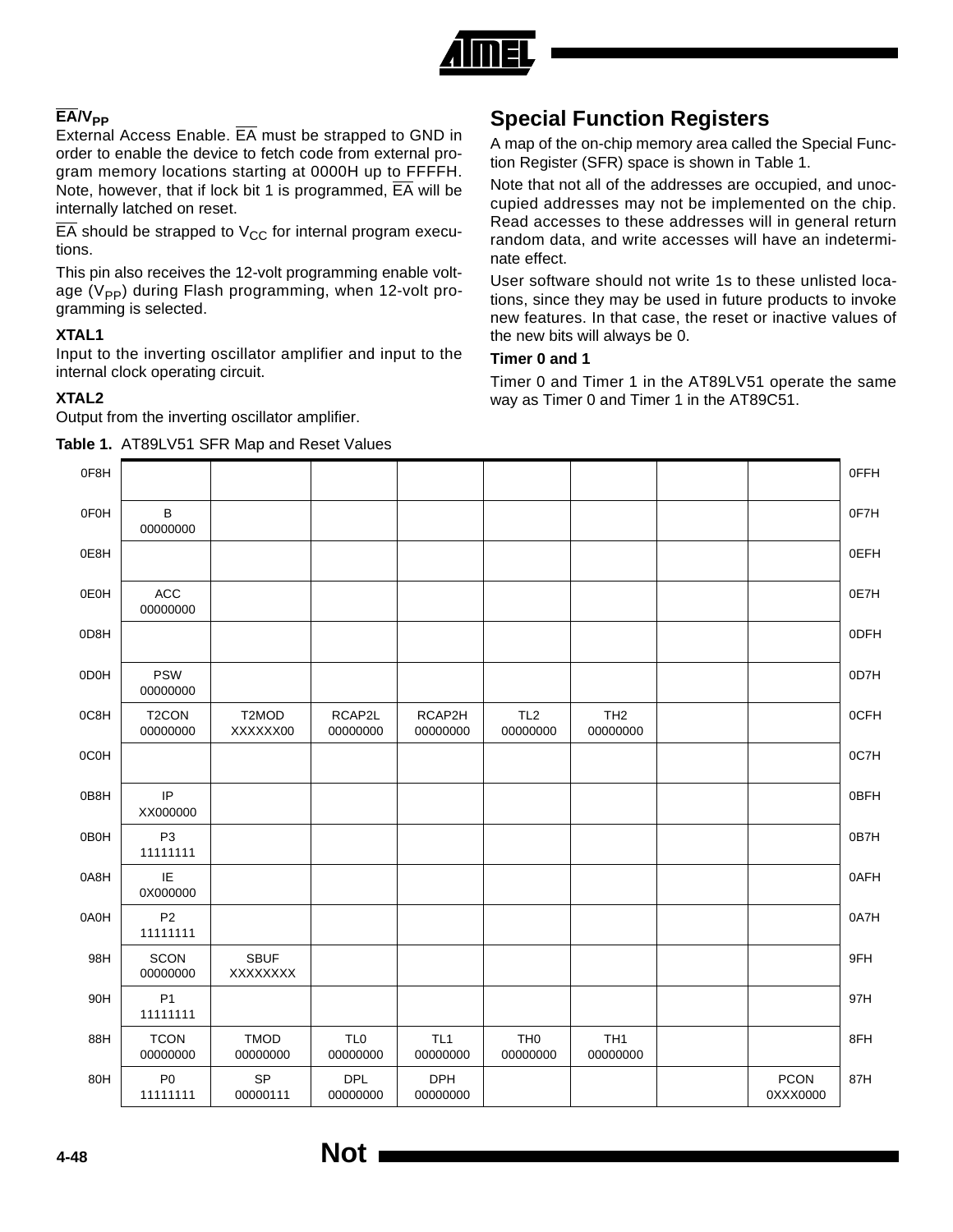

#### **Oscillator Characteristics**

XTAL1 and XTAL2 are the input and output, respectively, of an inverting amplifier which can be configured for use as an on-chip oscillator, as shown in Figure 1. Either a quartz crystal or ceramic resonator may be used. To drive the device from an external clock source, XTAL2 should be left unconnected while XTAL1 is driven as shown in Figure 2. There are no requirements on the duty cycle of the external clock signal, since the input to the internal clocking circuitry is through a divide-by-two flip-flop, but minimum and maximum voltage high and low time specifications must be observed

#### **Idle Mode**

In idle mode, the CPU puts itself to sleep while all the onchip peripherals remain active. The mode is invoked by software. The content of the on-chip RAM and all the special functions registers remain unchanged during this mode. The idle mode can be terminated by any enabled interrupt or by a hardware reset.

It should be noted that when idle is terminated by a hardware reset, the device normally resumes program execution, from where it left off, up to two machine cycles before the internal reset algorithm takes control. On-chip hardware inhibits access to internal RAM in this event, but access to the port pins is not inhibited. To eliminate the possibility of an unexpected write to a port pin when Idle is terminated by reset, the instruction following the one that invokes Idle should not be one that writes to a port pin or to external memory.

#### **Power Down Mode**

In the power down mode the oscillator is stopped, and the instruction that invokes power down is the last instruction executed. The on-chip RAM and Special Function Registers retain their values until the power down mode is terminated. The only exit from power down is a hardware reset. Reset redefines the SFRs but does not change the on-chip RAM. The reset should not be activated before  $V_{CC}$  is restored to its normal operating level and must be held active long enough to allow the oscillator to restart and stabilize.

**Figure 1.** Oscillator Connections



Note:  $C1, C2 = 30$  pF  $\pm 10$  pF for Crystals  $= 40$  pF  $\pm 10$  pF for Ceramic Resonators

**Figure 2.** External Clock Drive Configuration



#### **Status of External Pins During Idle and Power Down Modes**

| <b>Mode</b> | <b>Program Memory</b> | <b>ALE</b> | <b>PSEN</b> | PORT <sub>0</sub> | PORT <sub>1</sub> | PORT <sub>2</sub> | PORT <sub>3</sub> |
|-------------|-----------------------|------------|-------------|-------------------|-------------------|-------------------|-------------------|
| Idle        | Internal              |            |             | Data              | Data              | Data              | Data              |
| Idle        | External              |            |             | Float             | Data              | Address           | Data              |
| Power Down  | Internal              |            |             | Data              | Data              | Data              | Data              |
| Power Down  | External              |            |             | Float             | Data              | Data              | Data              |

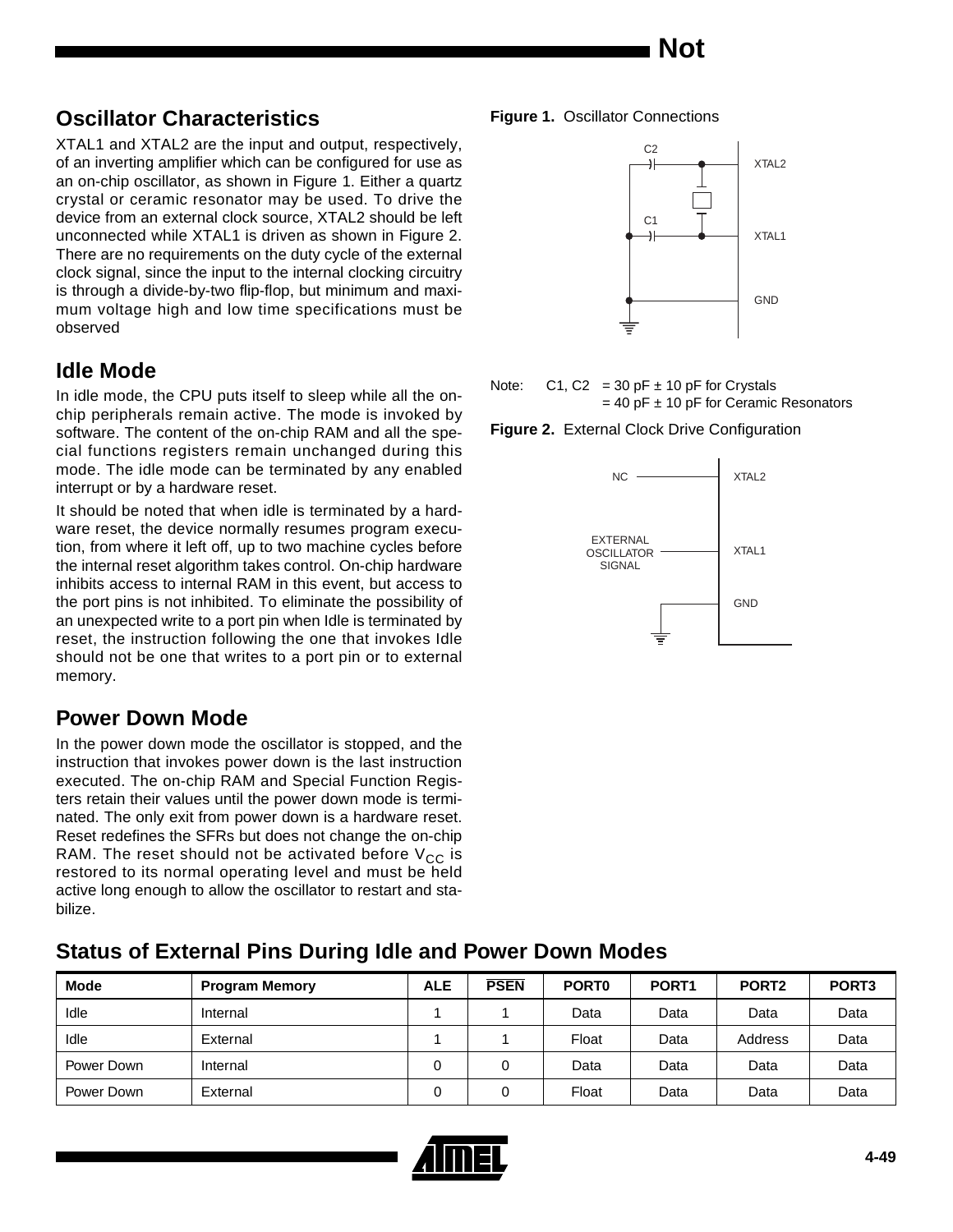

## **Program Memory Lock Bits**

On the chip are three lock bits which can be left unprogrammed (U) or can be programmed (P) to obtain the additional features listed in the table below:

#### **Lock Bit Protection Modes** (1)

|               | <b>Program Lock Bits</b> |     |                 | <b>Protection Type</b>                                                                                                                                                                                                            |
|---------------|--------------------------|-----|-----------------|-----------------------------------------------------------------------------------------------------------------------------------------------------------------------------------------------------------------------------------|
|               | LB1                      | LB2 | LB <sub>3</sub> |                                                                                                                                                                                                                                   |
| 1             | U                        | U   | u               | No program lock features.                                                                                                                                                                                                         |
| $\mathcal{P}$ | P                        | Ħ   | Ħ               | MOVC instructions executed<br>from external program<br>memory are disabled from<br>fetching code bytes from<br>internal memory, EA is<br>sampled and latched on<br>reset, and further<br>programming of the Flash is<br>disabled. |
| 3             | Р                        | P   | п               | Same as mode 2, also verify<br>is disabled.                                                                                                                                                                                       |
| 4             | P                        | P   | P               | Same as mode 3, also<br>external execution is<br>disabled.                                                                                                                                                                        |

Note: 1. The lock bits can only be erased with the Chip Erase operation.

When lock bit 1 is programmed, the logic level at the  $\overline{EA}$  pin is sampled and latched during reset. If the device is powered up without a reset, the latch initializes to a random value, and holds that value until reset is activated. It is necessary that the latched value of  $\overline{EA}$  be in agreement with the current logic level at that pin in order for the device to function properly.

## **Programming the Flash**

The AT89LV51 is normally shipped with the on-chip Flash memory array in the erased state (i.e. contents=FFH) and ready to be programmed.

The respective top-side marking and device signature codes are listed below:

|               | $V_{PP} = 12V$ |
|---------------|----------------|
| Top-Side Mark | AT89LV51       |
|               | <b>XXXX</b>    |
|               | <b>VYWW</b>    |
| Signature     | $(030H) = 1EH$ |
|               | $(031H) = 61H$ |
|               | $(032H) = FFH$ |

The AT89LV51 code memory array is programmed byteby-byte. To program any non-blank byte in the on-chip Flash Code Memory, the entire memory must be erased using the Chip Erase Mode.

**Programming Algorithm:** Before programming the AT89LV51, the address, data and control signals should be set up according to the Flash programming mode table and Figure 3 and Figure 4. To program the AT89LV51, the following sequence should be followed:

- 1. Input the desired memory location on the address lines.
- 2. Input the appropriate data byte on the data lines.
- 3. Activate the correct combination of control signals.
- 4. Raise  $\overline{\mathsf{EA}}/\mathsf{V}_{\mathsf{PP}}$  to 12V.
- 5. Pulse ALE/PROG once to program a byte in the Flash array or the lock bits. The byte-write cycle is self-timed and typically takes no more than 1.5 ms. Repeat steps 1 through 5 changing the address and data for the entire array or until the end of the object file is reached.

**Data Polling:** The AT89LV51 features Data Polling to indicate the end of a write cycle. During a write cycle, an attempted read of the last byte written will result in the complement of the written data on PO.7. Once the write cycle has been completed, true data is valid on all outputs, and the next cycle may begin. Data Polling may begin any time after a write cycle has been initiated.

**Ready/Busy:** The progress of byte programming can also be monitored by the RDY/BSY output signal. P3.4 is pulled low after ALE goes high during programming to indicate BUSY. P3.4 is pulled high again when programming is done to indicate READY.

**Program Verify:** If lock bits LB1 and LB2 have not been programmed, the programmed code data can be read back via the address and data lines for verification. The lock bits cannot be verified directly. Verification of the lock bits is achieved by observing that their features are enabled.

**Chip Erase:** The entire Flash array and the lock bits are erased electrically by using the proper combination of control signals and by holding ALE/PROG low for 10 ms. The code array is written with all "1"s. The chip erase operation must be executed before the code memory can be re-programmed.

**Reading the Signature Bytes:** The signature bytes are read by the same procedure as a normal verification of locations 030H and 031H, except that P3.6 and P3.7 need to be pulled to a logic low. The values returned are:

(030H) = 1EH indicates manufactured by Atmel

(031H) = 61H indicates 89LV51

(032H) = FFH indicates 12V programming

**4-50 Not**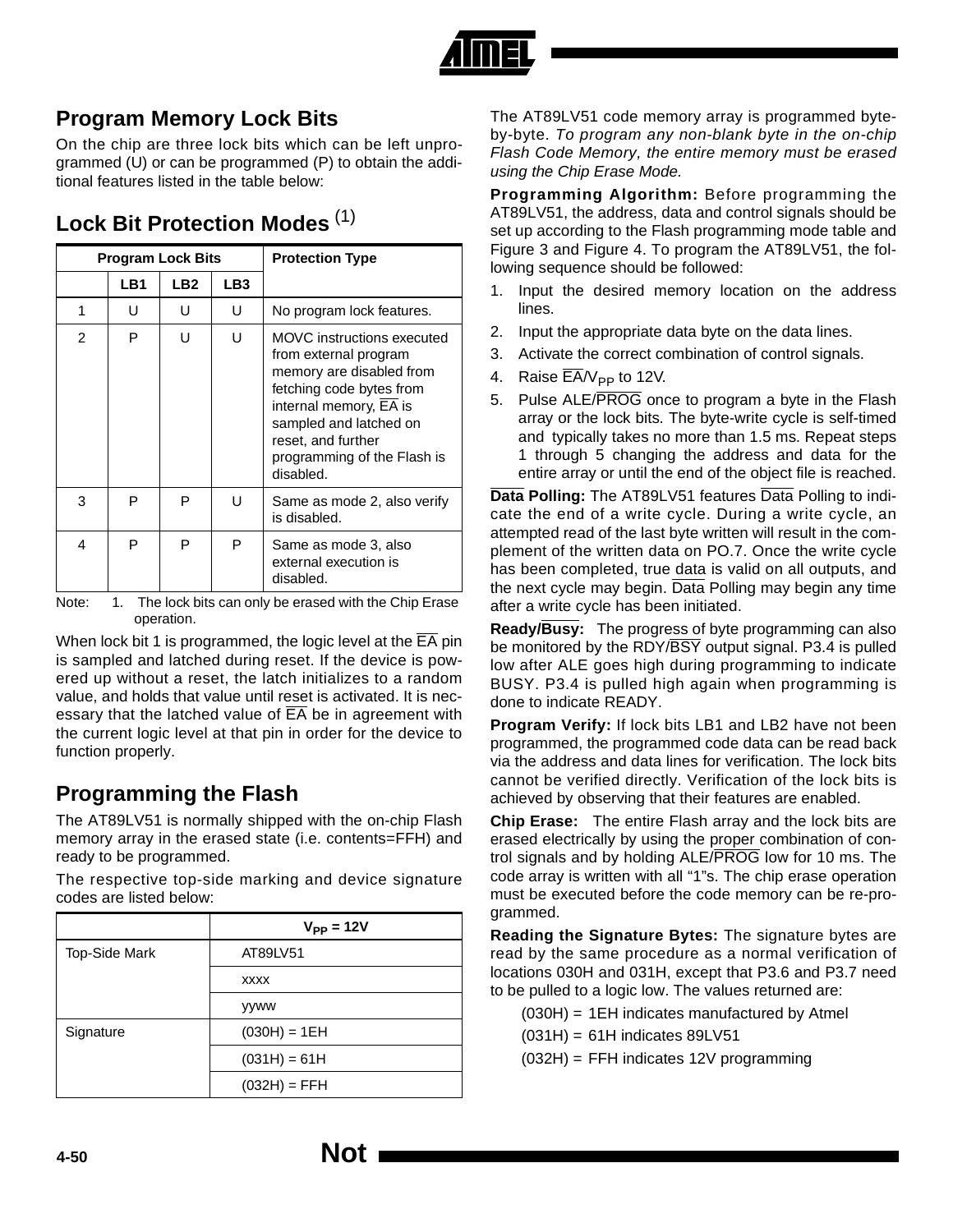## **Not**

## **Programming Interface**

Every code byte in the Flash array can be written and the entire array can be erased by using the appropriate combination of control signals. The write operation cycle is selftimed and once initiated, will automatically time itself to completion.

All major programming vendors offer worldwide support for the Atmel microcontroller series. Please contact your local programming vendor for the appropriate software revision.

## **Flash Programming Modes**

| <b>Mode</b>                         |                | <b>RST</b>                | <b>PSEN</b>    | ALE/PROG                                                    | $EAV_{PP}$ | P <sub>2.6</sub>          | P <sub>2.7</sub> | P3.6 | P3.7                      |
|-------------------------------------|----------------|---------------------------|----------------|-------------------------------------------------------------|------------|---------------------------|------------------|------|---------------------------|
| Write Code Data                     |                | H                         | L.             |                                                             | <b>12V</b> |                           | H                | H    | H                         |
| Read Code Data                      |                | H                         | L              | $\mathsf{H}% _{\mathbb{R}}^{1}\left( \mathbb{R}^{2}\right)$ | H          |                           | L                | H    | H                         |
| Write Lock                          | <b>Bit - 1</b> | H                         | L              |                                                             | 12V        | $\boldsymbol{\mathsf{H}}$ | H                | H    | $\boldsymbol{\mathsf{H}}$ |
|                                     | $Bit - 2$      | H                         | L              |                                                             | 12V        | H                         | Н                |      |                           |
|                                     | <b>Bit - 3</b> | H                         | L              |                                                             | 12V        | $\boldsymbol{\mathsf{H}}$ |                  | H    | L                         |
| Chip Erase                          |                | H                         | L              | (1)                                                         | 12V        | H                         | L                |      | L                         |
| Read Signature Byte<br>$\mathbf{r}$ |                | H<br>$\sim$ $\sim$ $\sim$ | $\overline{R}$ | H                                                           | H          |                           |                  |      |                           |

Note: 1. Chip Erase requires a 10-ms PROG pulse.

#### **Figure 3.** Programming the Flash **Figure 4.** Verifying the Flash





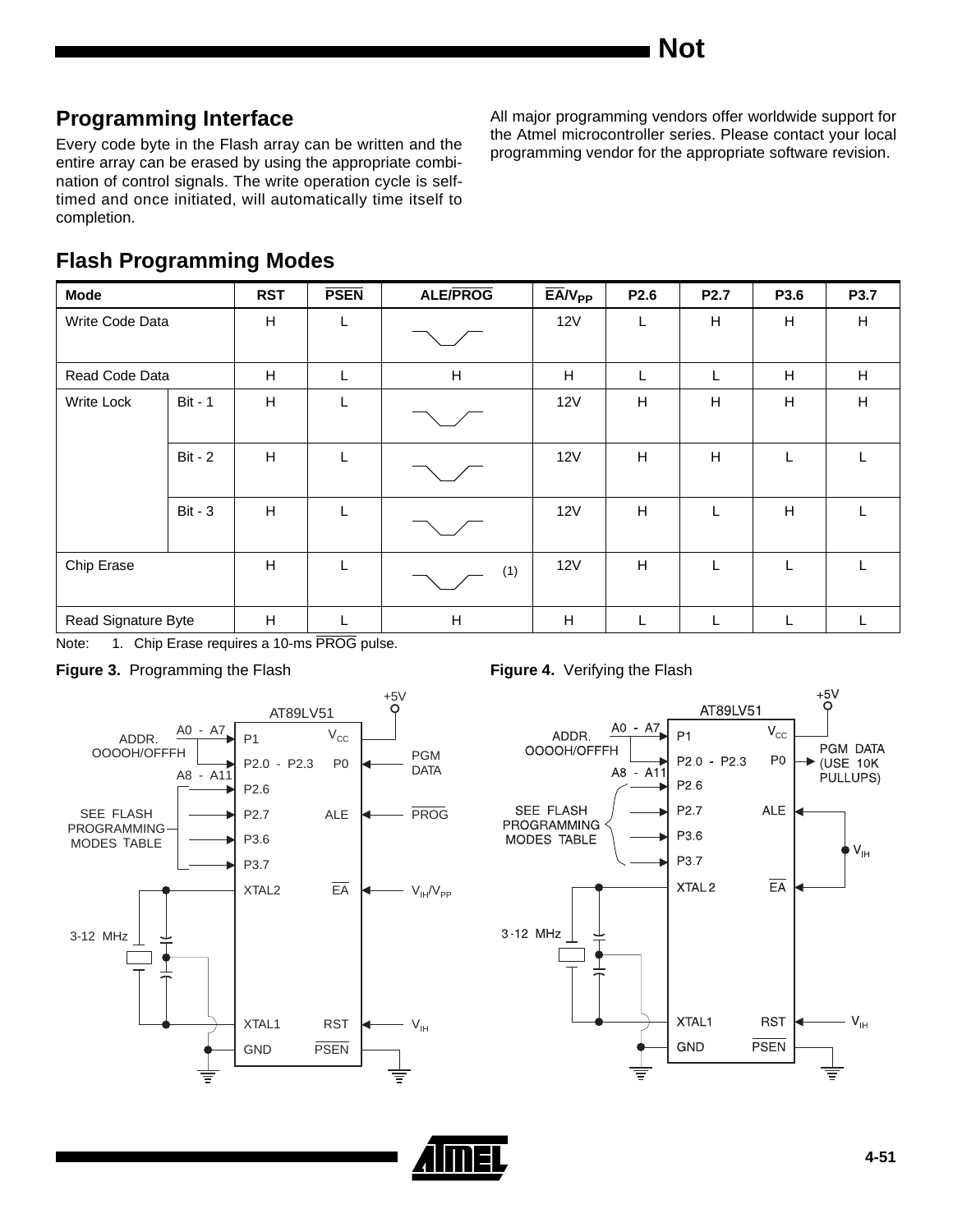

# **Flash Programming and Verification Characteristics**

 $T_A = 0$ °C to 70°C, V<sub>CC</sub> = 5.0V ± 10%

| Symbol                  | <b>Parameter</b>                                            | Min          | <b>Max</b>          | <b>Units</b> |
|-------------------------|-------------------------------------------------------------|--------------|---------------------|--------------|
| $V_{PP}$ <sup>(1)</sup> | Programming Enable Voltage                                  | 11.5         | 12.5                | $\vee$       |
| $I_{PP}$ <sup>(1)</sup> | Programming Enable Current                                  |              | 25                  | μA           |
| $1/t_{CLCL}$            | <b>Oscillator Frequency</b>                                 | 3            | 12 <sub>2</sub>     | <b>MHz</b>   |
| t <sub>AVGL</sub>       | Address Setup to PROG Low                                   | $48t_{CLCL}$ |                     |              |
| $t_{GHAX}$              | Address Hold After PROG                                     | $48t_{CLCL}$ |                     |              |
| t <sub>DVGL</sub>       | Data Setup to PROG Low                                      | $48t_{CLCL}$ |                     |              |
| t <sub>GHDX</sub>       | Data Hold After PROG                                        | $48t_{CLCL}$ |                     |              |
| <sup>t</sup> EHSH       | P2.7 ( $\overline{\text{ENABLE}}$ ) High to $V_{\text{PP}}$ | $48t$ CLCL   |                     |              |
| t <sub>SHGL</sub>       | V <sub>PP</sub> Setup to PROG Low                           | 10           |                     | μs           |
| $t_{\text{GHSL}}^{(1)}$ | V <sub>PP</sub> Hold After PROG                             | 10           |                     | μs           |
| t <sub>GLGH</sub>       | <b>PROG Width</b>                                           | 1            | 110                 | μs           |
| t <sub>AVQV</sub>       | Address to Data Valid                                       |              | 48t CLCL            |              |
| t <sub>ELQV</sub>       | <b>ENABLE</b> Low to Data Valid                             |              | 48t <sub>CLCL</sub> |              |
| t <sub>EHQZ</sub>       | Data Float After ENABLE                                     | 0            | $48t_{CLCL}$        |              |
| <sup>t</sup> GHBL       | PROG High to BUSY Low                                       |              | 1.0                 | μs           |
| $t_{\text{WC}}$         | <b>Byte Write Cycle Time</b>                                |              | 2.0                 | ms           |

Note: 1. Only used in 12-volt programming mode.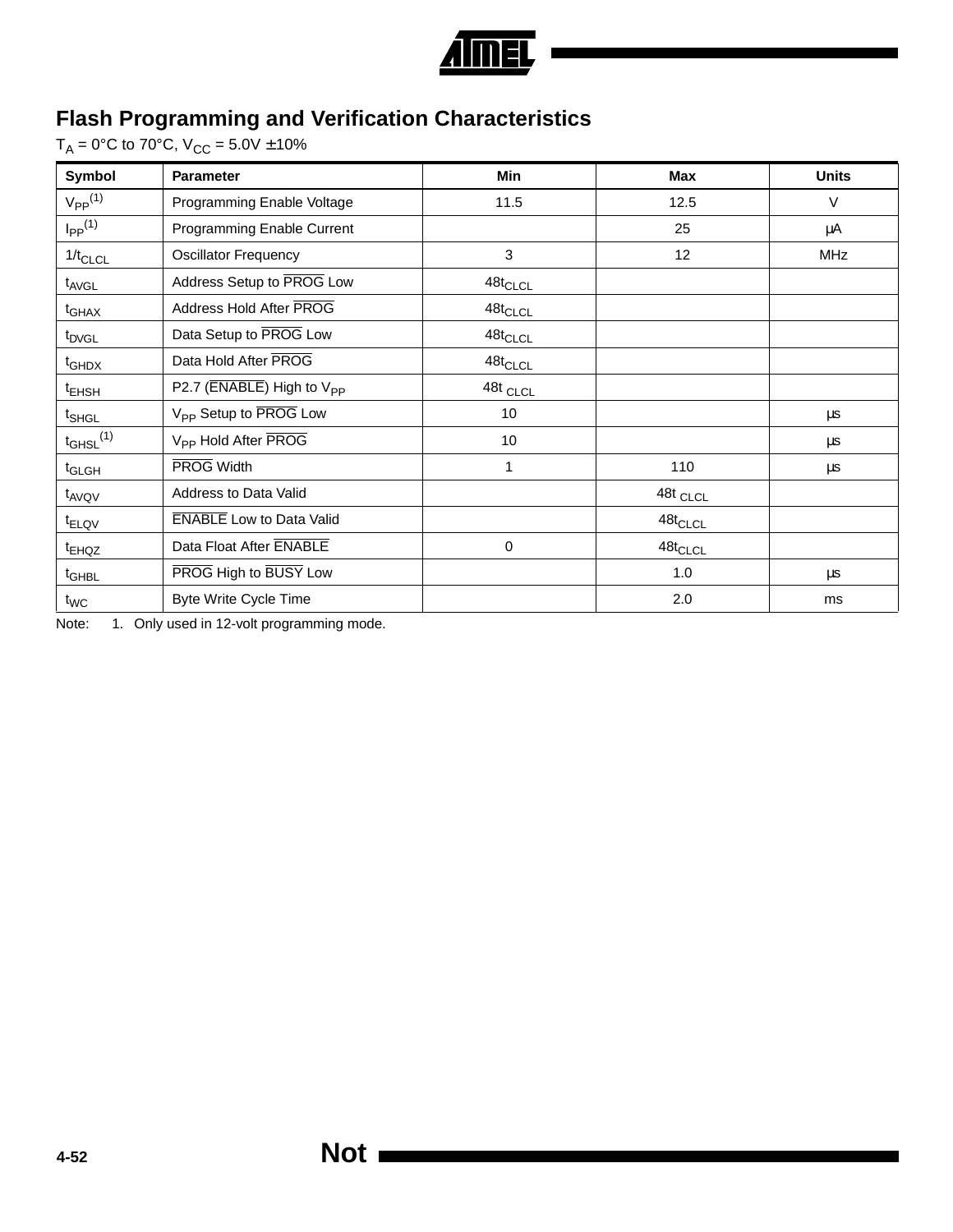

**Not** 

## Flash Programming and Verification Waveforms (V<sub>PP</sub> = 12V)

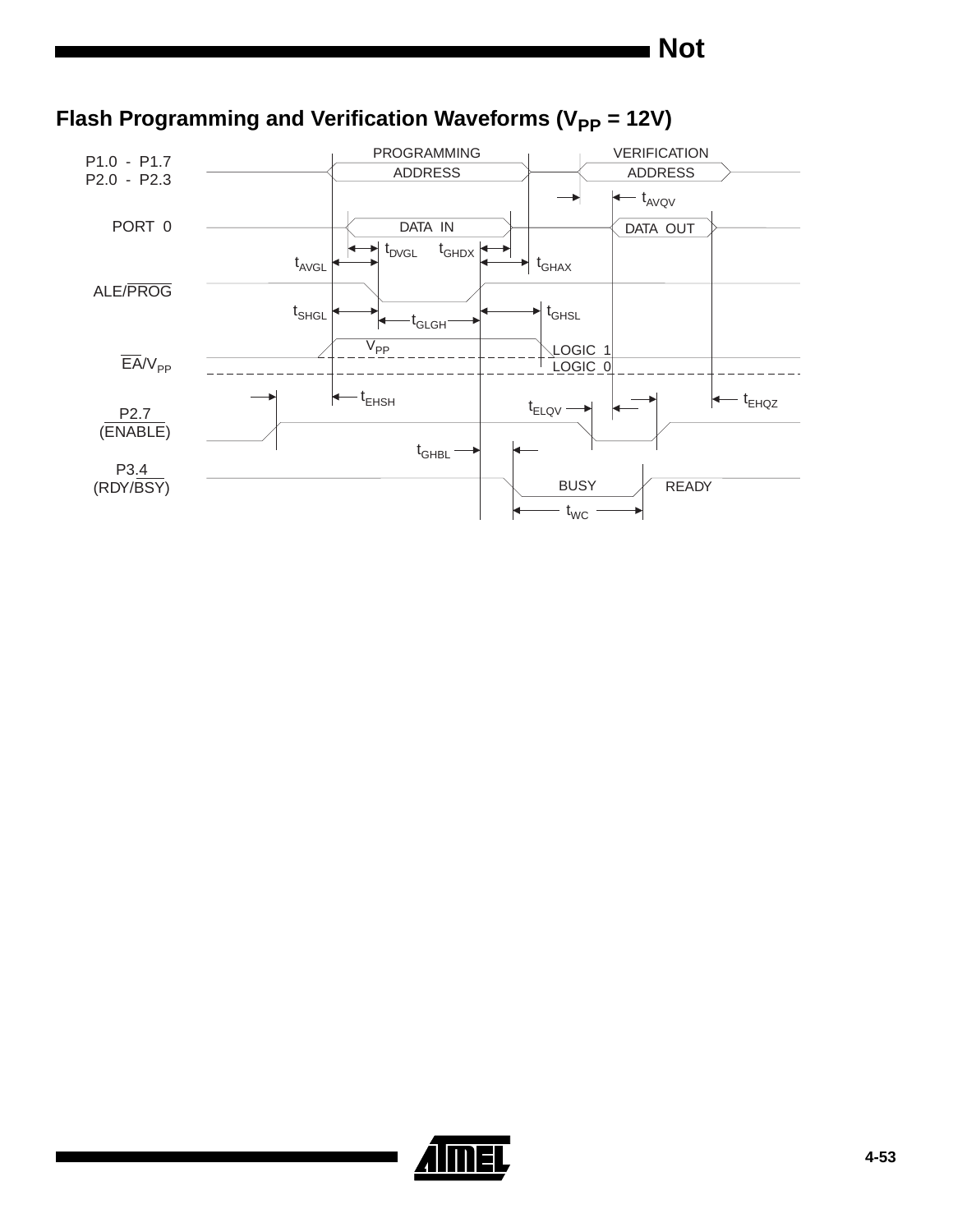

## **Absolute Maximum Ratings\***

| Voltage on Any Pin |
|--------------------|
|                    |
|                    |

\*NOTICE: Stresses beyond those listed under "Absolute Maximum Ratings" may cause permanent damage to the device. This is a stress rating only and functional operation of the device at these or any other conditions beyond those indicated in the operational sections of this specification is not implied. Exposure to absolute maximum rating conditions for extended periods may affect device reliability.

#### **DC Characteristics**

 $T_A = -40^{\circ}$ C to 85°C,  $V_{C}C = 2.7V$  to 6.0V (unless otherwise noted)

| Symbol           | <b>Parameter</b>                                            | <b>Condition</b>                         | Min                    | <b>Max</b>         | <b>Units</b> |
|------------------|-------------------------------------------------------------|------------------------------------------|------------------------|--------------------|--------------|
| $V_{IL}$         | Input Low Voltage                                           | (Except EA)                              | $-0.5$                 | $0.2 V_{CC} - 0.1$ | $\vee$       |
| $V_{IL1}$        | Input Low Voltage (EA)                                      |                                          | $-0.5$                 | $0.2 V_{CC} - 0.3$ | $\vee$       |
| $V_{\text{IH}}$  | Input High Voltage                                          | (Except XTAL1, RST)                      | $0.2 V_{CC} + 0.9$     | $V_{CC}$ + 0.5     | $\vee$       |
| V <sub>IH1</sub> | Input High Voltage                                          | (XTAL1, RST)                             | $0.7 V_{CC}$           | $V_{CC}$ + 0.5     | $\vee$       |
| $V_{OL}$         | Output Low Voltage (1) (Ports 1,2,3)                        | $I_{OL} = 1.6$ mA                        |                        | 0.45               | $\vee$       |
| V <sub>OL1</sub> | Output Low Voltage (1)<br>(Port 0, ALE, PSEN)               | $I_{OL} = 3.2$ mA                        |                        | 0.45               | $\vee$       |
| $V_{OH}$         | Output High Voltage                                         | $I_{OH}$ = -60 µA, $V_{CC}$ = 5V ± 10%   | 2.4                    |                    | $\vee$       |
|                  | (Ports 1,2,3, ALE, PSEN)                                    | $I_{OH}$ = -20 $\mu$ A                   | $0.75$ V <sub>CC</sub> |                    | $\vee$       |
|                  |                                                             | $I_{OH} = -10 \mu A$                     | 0.9 V <sub>CC</sub>    |                    | $\vee$       |
| V <sub>OH1</sub> | <b>Output High Voltage</b><br>(Port 0 in External Bus Mode) | $I_{OH}$ = -800 µA, $V_{CC}$ = 5V ± 10%  | 2.4                    |                    | $\vee$       |
|                  |                                                             | $I_{OH} = -300 \mu A$                    | $0.75V_{CC}$           |                    | $\vee$       |
|                  |                                                             | $I_{OH} = -80 \mu A$                     | 0.9 V <sub>CC</sub>    |                    | $\vee$       |
| $I_{\rm IL}$     | Logical 0 Input Current<br>(Ports 1,2,3)                    | $V_{IN} = 0.45V$                         |                        | $-50$              | μA           |
| $I_{TL}$         | Logical 1 to 0 Transition Current (Ports<br>1, 2, 3)        | $V_{IN} = 2V$                            |                        | $-650$             | μA           |
| $I_{LI}$         | Input Leakage Current<br>(Port 0, $\overline{EA}$ )         | $0.45 < V_{IN} < V_{CC}$                 |                        | ±10                | μA           |
| <b>RRST</b>      | <b>Reset Pulldown Resistor</b>                              |                                          | 50                     | 300                | KΩ           |
| $C_{10}$         | Pin Capacitance                                             | Test Freq. = 1 MHz, $T_A = 25^{\circ}$ C |                        | 10                 | pF           |
| $I_{\rm CC}$     | Power Supply Current                                        | Active Mode, 12 MHz, $V_{CC} = 6V/3V$    |                        | 20/5.5             | mA           |
|                  |                                                             | Idle Mode, 12 MHz, $V_{CC} = 6V/3V$      |                        | 5/1                | mA           |
|                  | Power Down Mode <sup>(2)</sup>                              | $V_{CC} = 6V$                            |                        | 100                | μA           |
|                  |                                                             | $V_{CC} = 3V$                            |                        | 20                 | μA           |

Notes: 1. Under steady state (non-transient) conditions,  $I_{\Omega}$ must be externally limited as follows: Maximum I<sub>OL</sub> per port pin: 10 mA Maximum I<sub>OL</sub> per 8-bit port: Port 0: 26 mA Ports 1, 2, 3: 15 mA

Maximum total IOL for all output pins: 71mA If  $I_{\text{O}}$  exceeds the test condition,  $V_{\text{O}}$  may exceed the related specification. Pins are not guaranteed to sink current greater than the listed test conditions.

2. Minimum  $V_{CC}$  for Power Down is 2V.

**4-54 Not**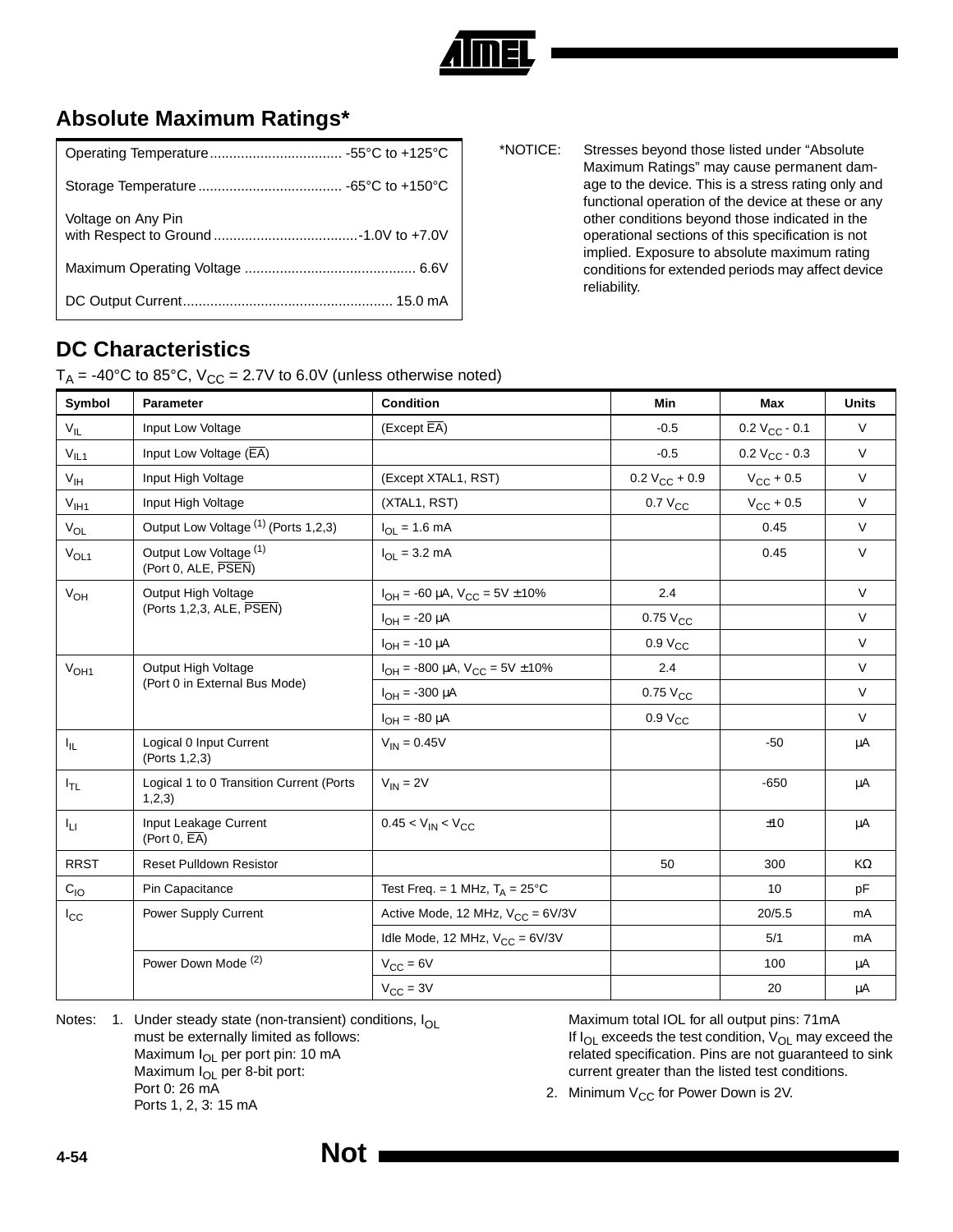### **AC Characteristics**

Under operating conditions, load capacitance for Port 0, ALE/PROG, and PSEN = 100 pF; load capacitance for all other outputs  $= 80$  pF.

**Not** 

| <b>Symbol</b>     | <b>Parameter</b>                                                |             | <b>12 MHz Oscillator</b> | <b>Variable Oscillator</b> | <b>Units</b>     |            |
|-------------------|-----------------------------------------------------------------|-------------|--------------------------|----------------------------|------------------|------------|
|                   |                                                                 | Min         | Max                      | Min                        | <b>Max</b>       |            |
| $1/t_{CLCL}$      | <b>Oscillator Frequency</b>                                     |             |                          | 0                          | 12               | <b>MHz</b> |
| t <sub>LHLL</sub> | <b>ALE Pulse Width</b>                                          | 127         |                          | $2t_{CLCL}$ -40            |                  | ns         |
| $t_{AVLL}$        | Address Valid to ALE Low                                        | 43          |                          | $t_{CLCL}$ -40             |                  | ns         |
| t <sub>LLAX</sub> | Address Hold After ALE Low                                      | 48          |                          | $t_{CLCL}$ -35             |                  | ns         |
| t <sub>LLIV</sub> | ALE Low to Valid Instruction In                                 |             | 233                      |                            | $4t_{CLCL}$ -100 | ns         |
| t <sub>LLPL</sub> | ALE Low to PSEN Low                                             | 43          |                          | $t_{CLCL}$ -40             |                  | ns         |
| t <sub>PLPH</sub> | <b>PSEN Pulse Width</b>                                         | 205         |                          | $3t_{CLCL}$ -45            |                  | ns         |
| t <sub>PLIV</sub> | <b>PSEN</b> Low to Valid Instruction In                         |             | 145                      |                            | $3t_{CLCL}$ -105 | ns         |
| t <sub>PXIX</sub> | Input Instruction Hold After PSEN                               | $\mathbf 0$ |                          | $\Omega$                   |                  | ns         |
| t <sub>PXIZ</sub> | Input Instruction Float After PSEN                              |             | 59                       |                            | $t_{CLCL}$ -25   | ns         |
| <sup>t</sup> PXAV | <b>PSEN</b> to Address Valid                                    | 75          |                          | $t_{CLCL}$ -8              |                  | ns         |
| t <sub>AVIV</sub> | Address to Valid Instruction In                                 |             | 312                      |                            | $5t_{CLCL}$ -105 | ns         |
| t <sub>PLAZ</sub> | <b>PSEN Low to Address Float</b>                                |             | 10                       |                            | 10               | ns         |
| t <sub>RLRH</sub> | <b>RD</b> Pulse Width                                           | 400         |                          | $6t_{CLCL}$ -100           |                  | ns         |
| t <sub>WLWH</sub> | <b>WR</b> Pulse Width                                           | 400         |                          | $6t_{CLCL}$ -100           |                  | ns         |
| t <sub>RLDV</sub> | RD Low to Valid Data In                                         |             | 252                      |                            | $5t_{CLCL}$ -165 | ns         |
| t <sub>RHDX</sub> | Data Hold After RD                                              | $\pmb{0}$   |                          | $\mathbf 0$                |                  | ns         |
| <sup>t</sup> RHDZ | Data Float After RD                                             |             | 97                       |                            | $2t_{CLCL}$ -70  | ns         |
| t <sub>LLDV</sub> | ALE Low to Valid Data In                                        |             | 517                      |                            | $8t_{CLCL}$ -150 | ns         |
| t <sub>AVDV</sub> | Address to Valid Data In                                        |             | 585                      |                            | $9t_{CLCL}$ -165 | ns         |
| t <sub>LLWL</sub> | ALE Low to $\overline{\text{RD}}$ or $\overline{\text{WR}}$ Low | 200         | 300                      | $3t_{CLCL}$ -50            | $3t_{CLCL} + 50$ | ns         |
| t <sub>AVWL</sub> | Address to RD or WR Low                                         | 203         |                          | $4t_{CLCL}$ -130           |                  | ns         |
| t <sub>QVWX</sub> | Data Valid to WR Transition                                     | 23          |                          | $t_{CLCL}$ -60             |                  | ns         |
| t <sub>QVWH</sub> | Data Valid to WR High                                           | 433         |                          | 7t <sub>CLCL</sub> -150    |                  | ns         |
| t <sub>WHQX</sub> | Data Hold After WR                                              | 33          |                          | $t_{CLCL}$ -50             |                  | ns         |
| t <sub>RLAZ</sub> | RD Low to Address Float                                         |             | 0                        |                            | 0                | ns         |
| t <sub>WHLH</sub> | RD or WR High to ALE High                                       | 43          | 123                      | $t_{CLCL}$ -40             | $t_{CLCL} + 40$  | ns         |

#### **External Program and Data Memory Characteristics**

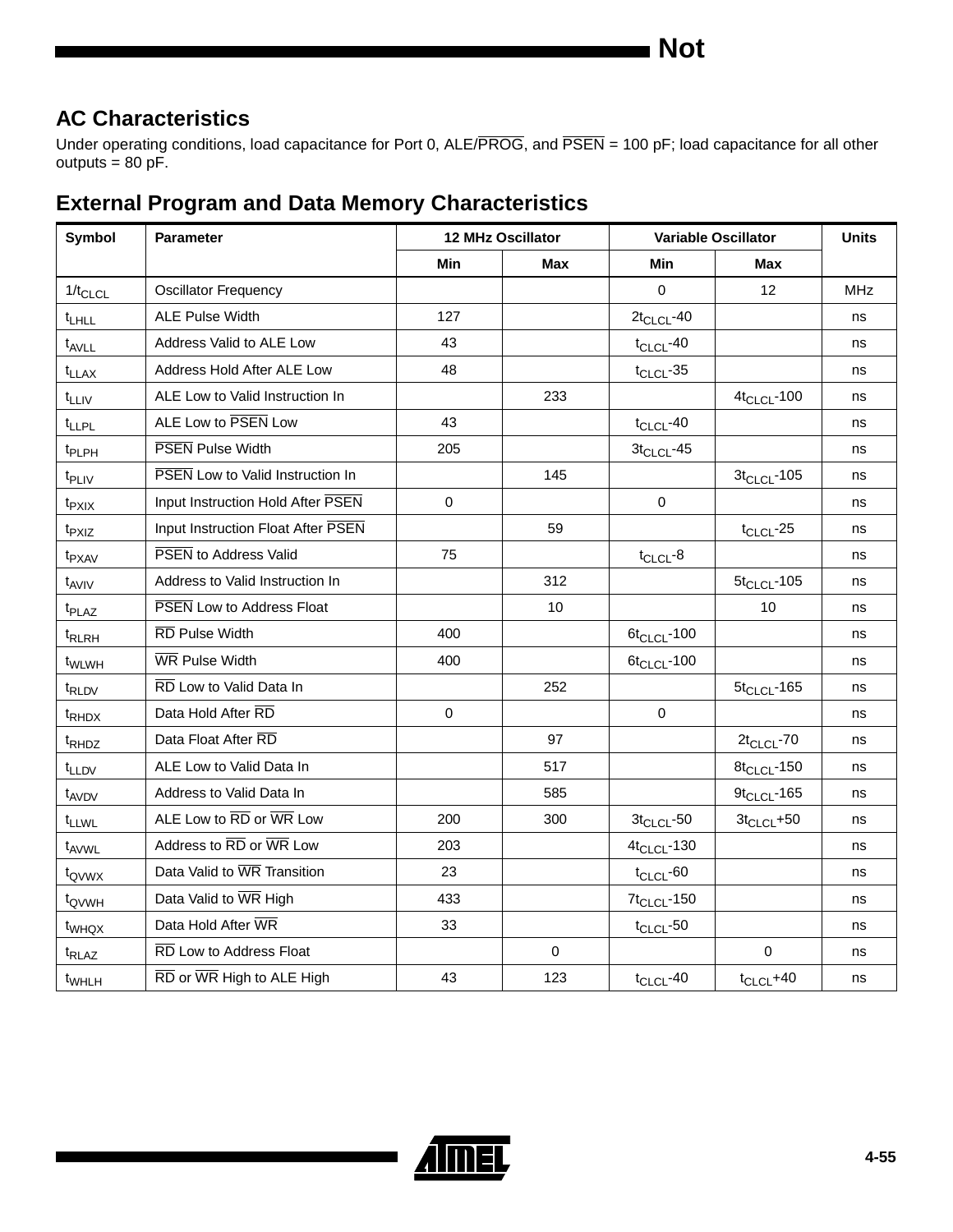

## **External Program Memory Read Cycle**



## **External Data Memory Read Cycle**

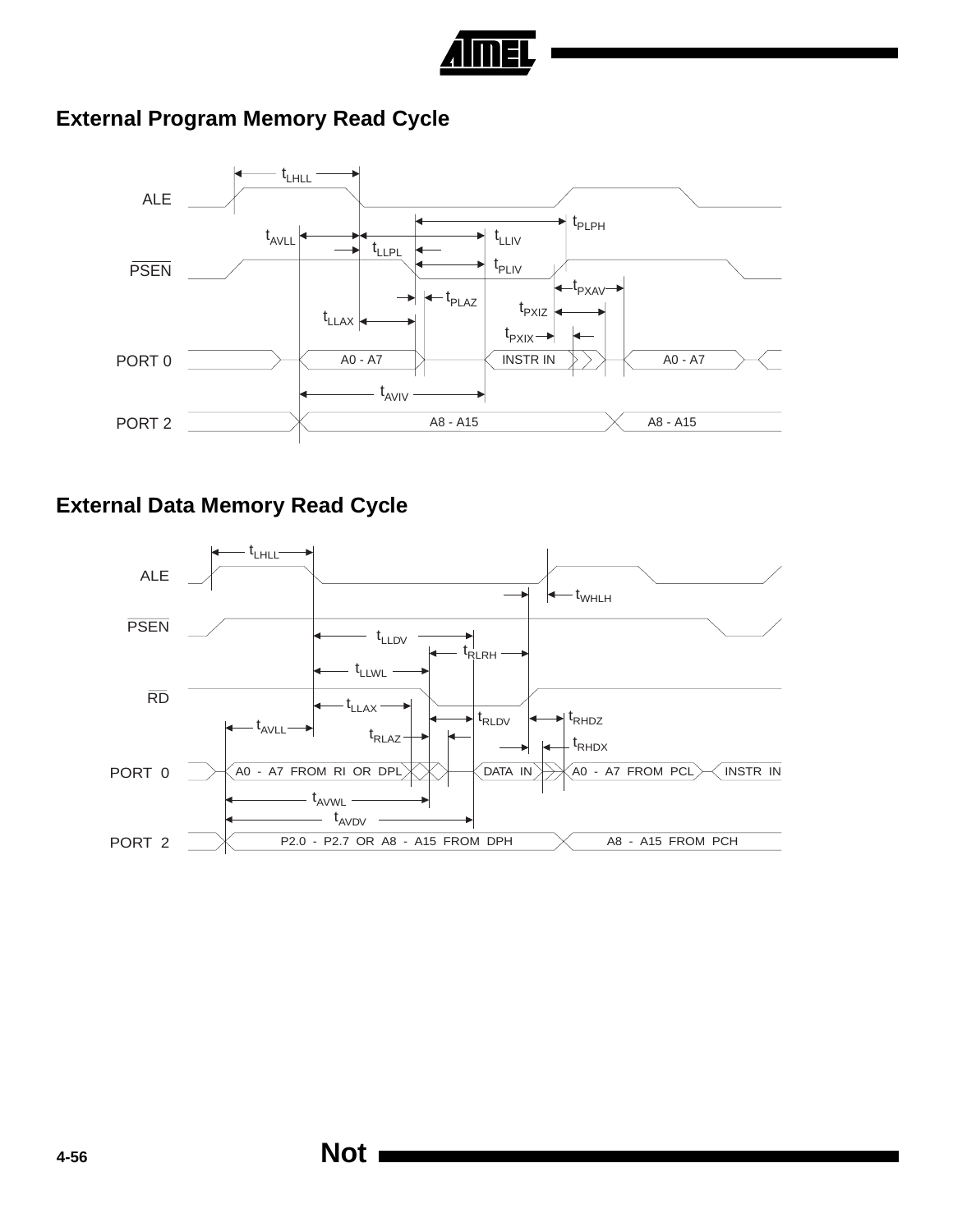

**Not** 

## **External Clock Drive Waveforms**



## **External Clock Drive**

| Symbol            | <b>Parameter</b>            | <b>Min</b> | <b>Max</b> | <b>Units</b> |
|-------------------|-----------------------------|------------|------------|--------------|
| $1/t_{CLCL}$      | <b>Oscillator Frequency</b> | 0          | 12         | <b>MHz</b>   |
| t <sub>CLCL</sub> | Clock Period                | 83.3       |            | ns           |
| $t$ CHCX          | High Time                   | 20         |            | ns           |
| t <sub>CLCX</sub> | Low Time                    | 20         |            | ns           |
| <sup>t</sup> CLCH | Rise Time                   |            | 20         | ns           |
| t <sub>CHCL</sub> | Fall Time                   |            | 20         | ns           |

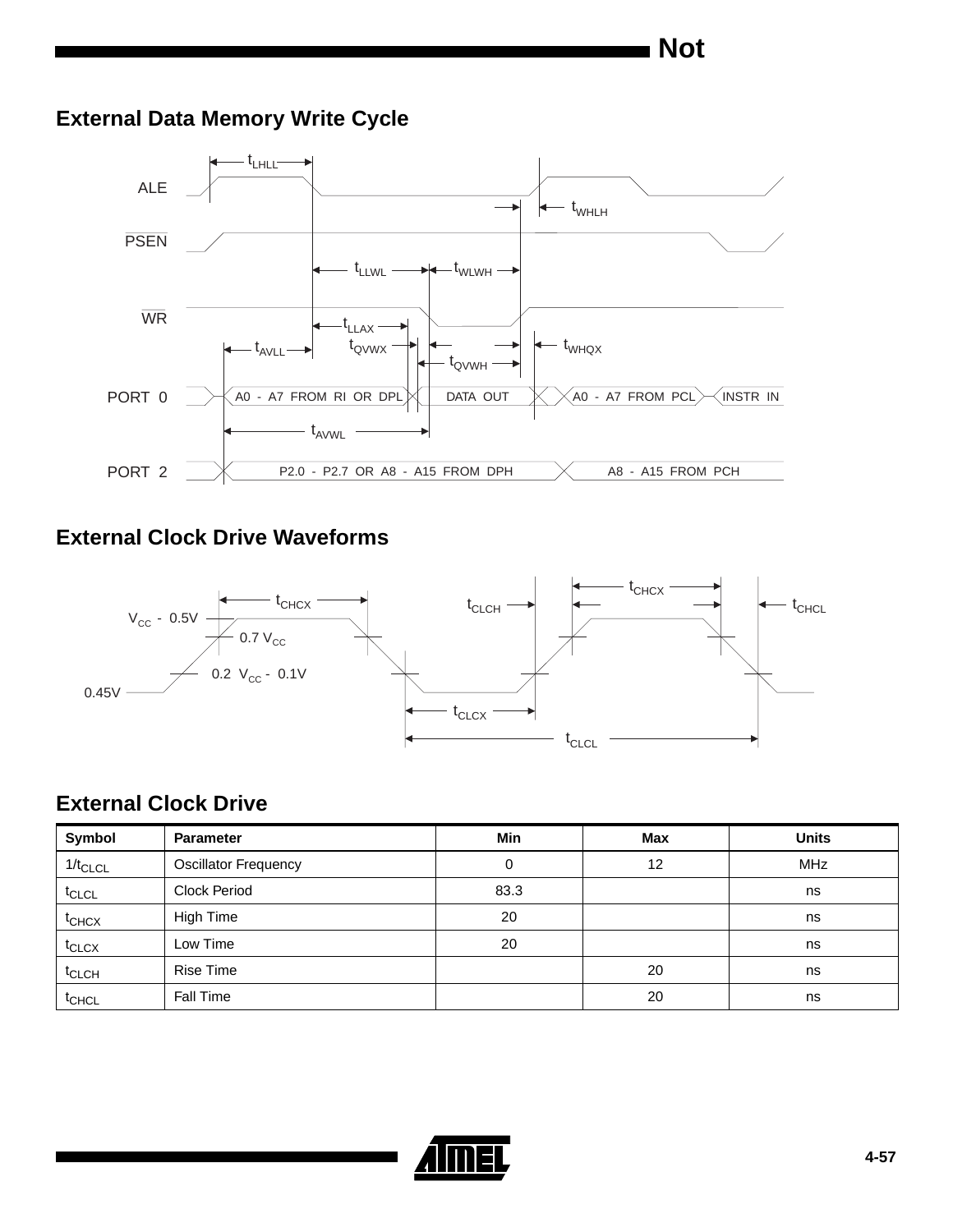

## **Serial Port Timing: Shift Register Mode Test Conditions**

 $(V_{CC} = 2.7V$  to 6V; Load Capacitance = 80 pF)

| Symbol            | <b>Parameter</b>                         |     | 12 MHz Osc |                           | <b>Variable Oscillator</b> | <b>Units</b> |
|-------------------|------------------------------------------|-----|------------|---------------------------|----------------------------|--------------|
|                   |                                          | Min | Max        | Min                       | Max                        |              |
| $t_{\text{XLXL}}$ | Serial Port Clock Cycle Time             | 1.0 |            | $12t_{CLCL}$              |                            | μs           |
| t <sub>QVXH</sub> | Output Data Setup to Clock Rising Edge   | 700 |            | 10t <sub>Cl Cl</sub> -133 |                            | ns           |
| t <sub>XHQX</sub> | Output Data Hold After Clock Rising Edge | 50  |            | $2t_{CLCL}$ -117          |                            | ns           |
| $t_{XHDX}$        | Input Data Hold After Clock Rising Edge  | 0   |            | 0                         |                            | ns           |
| <sup>t</sup> XHDV | Clock Rising Edge to Input Data Valid    |     | 700        |                           | 10t $_{CLCL}$ -133         | ns           |

#### **Shift Register Mode Timing Waveforms**



## **AC Testing Input/Output Waveforms** (1)



Note: 1. AC inputs during testing are driven at 2.4V for a logic "1" and 0.45V for a logic "0". Timing measurements are made at 2.0V for a logic "1" and 0.8V for a logic "0".

#### **Float Waveforms (1)**



Note: 1. For timing purposes, a port pin is no longer floating when a 100 mV change from load voltage occurs. A port pin begins to float when a 100 mV change from the loaded  $V_{OH}/V_{OL}$  level occurs.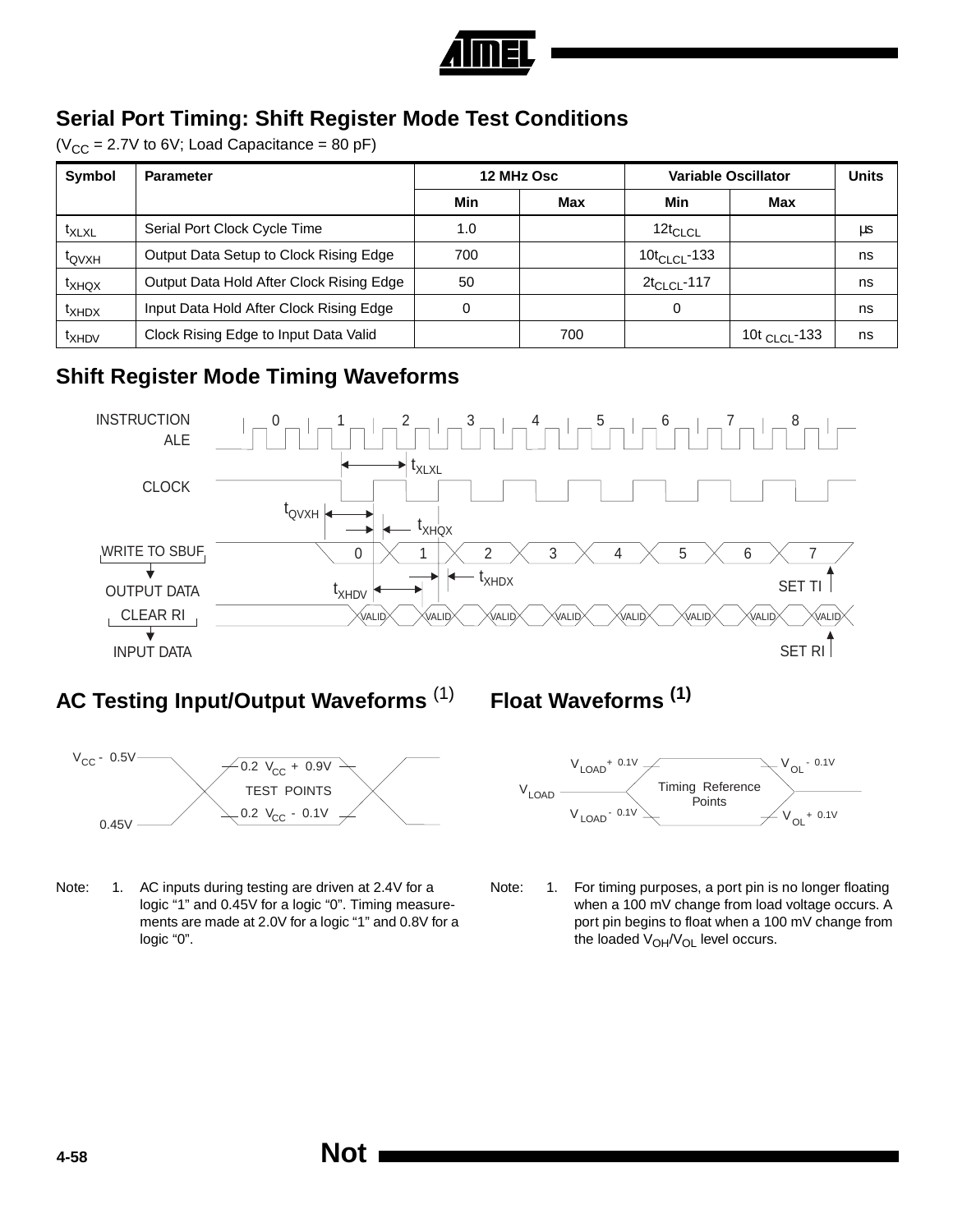









- Notes:  $1.$  XTAL1 tied to GND for  $I_{CC}$  (power down)
	- 2. Lock bits programmed